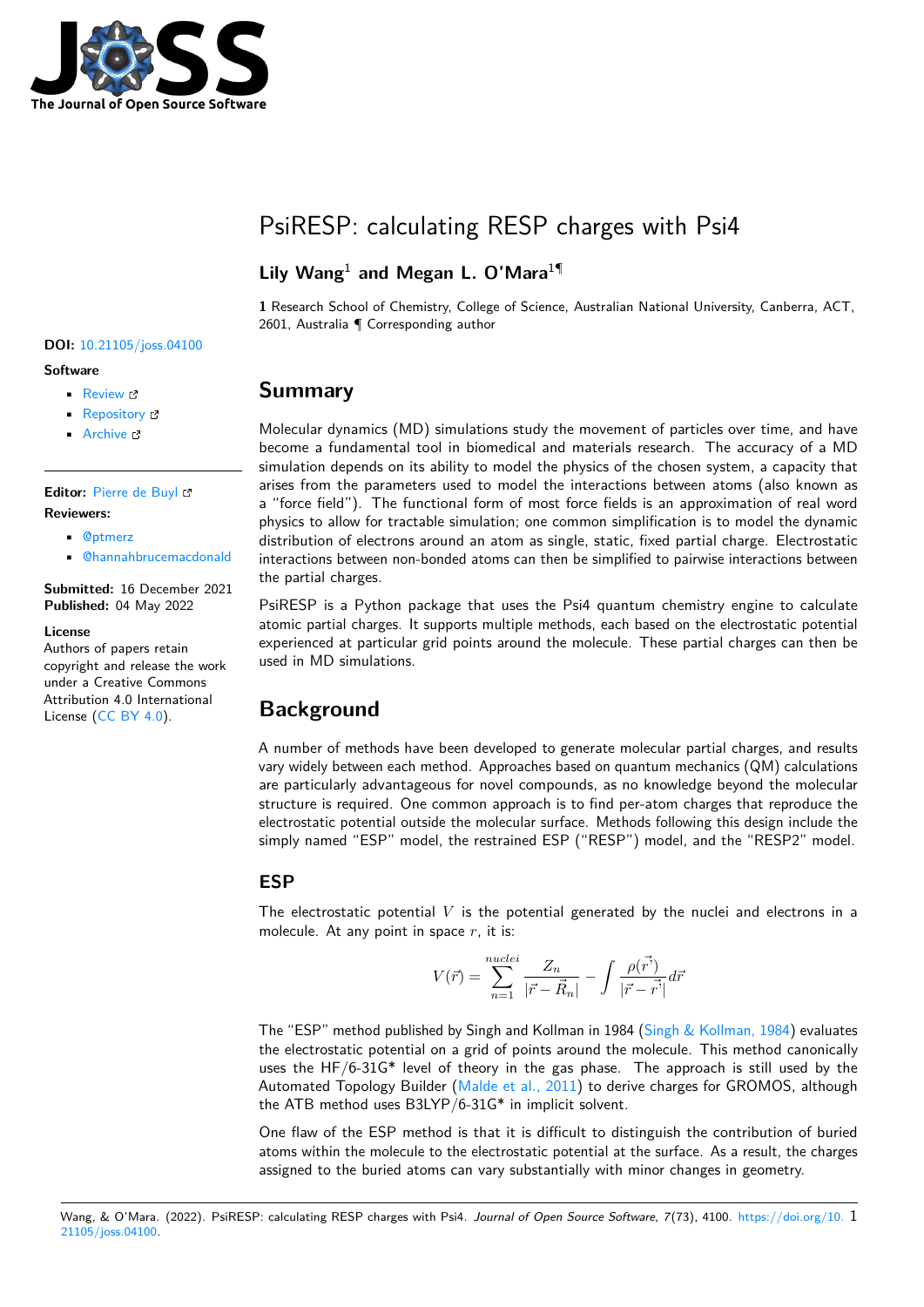

### **RESP**

The restrained electrostatic potential (RESP) [\(Bayly et al., 1993;](#page-3-0) [Cieplak et al., 1995;](#page-4-1) [Cornell](#page-4-2) [et al., 1993\)](#page-4-2) approach introduces a hyperbolic restraint towards 0, penalizing charges with high magnitudes. This is intended to reduce overfitting and hence the variation between charges, resulting in charges that are more easily transferable between molecules and less conformationally dependent. The function follows the form:

$$
\chi_{penalty} = a \sum_{n=1}^{nuclei} ((q_n^2 + b^2)^{1/2} - b)
$$

 $a$  defines the asymptotic limits of the penalty, while  $b$  controls its width, or its degree of curvature at the minimum. b is typically set to 0.1 e. In a two-stage fit,  $a$  is usually tightened (increased) in the second stage. The standard values are 0.0005 au for the first stage, and 0.001 for the second stage. Hydrogens are often excluded in the hyperbolic penalty. Two-stage RESP is the typical charge model employed by the AMBER and GLYCAM force fields.

As with the ESP method, RESP typically computes the electrostatic potential at  $HF/6-31G^*$ in the gas phase.

#### **RESP2**

The HF/6-31G\* level of theory commonly used for RESP charge derivation overestimates the gas-phase polarity of molecules [\(Carlson et al., 1993\)](#page-4-3). The recently published RESP2 [\(Schauperl](#page-5-1) [et al., 2020\)](#page-5-1) addresses this issue by using a higher level of QM theory (PW6B95/aug-cc-pV(D  $+$  d)Z), as well as combining charges fitted to both gas- and aqueous-phase data. While optimising charge parameters alone without modifying Lennard-Jones parameters may not increase the accuracy of simulations [\(Mobley et al., 2007\)](#page-4-4), both parameters can be co-optimised for greater accuracy.

#### **Existing tools**

Several tools already exist for fitting ESP-based charges. The canonical program is resp [\(Bayly et al., 1993\)](#page-3-0), written in FORTRAN and distributed by the AmberTools package [\(Case](#page-4-5) [et al., 2021\)](#page-4-5). However, using this with multiple molecules is a tedious and manual process. As the charge distribution of a molecule is highly dependent on its conformation, it is often necessary to examine multiple conformers and orientations of a molecule to obtain a general charge distribution that can be used to derive atomic partial charges [\(Reynolds et al., 1992\)](#page-5-2). In order to use the resp program, different conformers and orientations must be manually generated, individual QM jobs generated for each, and then data converted into the RESP format. Constraints are manually specified on multiple rows, which requires significant effort to input manually and is difficult to read and verify.

The online R.E.D. Tools (RESP and ESP charge Derive) [\(F.-Y. Dupradeau et al., 2007;](#page-4-6) [F.-Y.](#page-4-7) [Dupradeau et al., 2010\)](#page-4-7) provide a much more accessible interface to the resp tool. It supports quantum chemistry jobs using both the Gaussian [\(Frisch et al., 2016\)](#page-4-8) and GAMESS [\(Barca et](#page-3-1) [al., 2020\)](#page-3-1) QM engines, as well as both CHELPG [\(Breneman & Wiberg, 1990\)](#page-3-2) and Connolly [\(Connolly, 1983\)](#page-4-9) surfaces. Users can furthermore specify intramolecular and intermolecular charge constraints and charge equivalence constraints. The R.E.D. Tools use the canonical resp program for the actual charge fitting. However, conformer geometries must be provided by the user, and re-orientations of each conformer manually specified. Molecules must be provided in a specialized P2N format, and it is strongly recommended that a human user check each file before submission. Moreover, while standalone tools can be downloaded and run, full functionality is only available for jobs submitted to the server.

Wang, & O'Mara. (2022). PsiRESP: calculating RESP charges with Psi4. Journal of Open Source Software, 7(73), 4100. [https://doi.org/10.](https://doi.org/10.21105/joss.04100) 2 [21105/joss.04100.](https://doi.org/10.21105/joss.04100)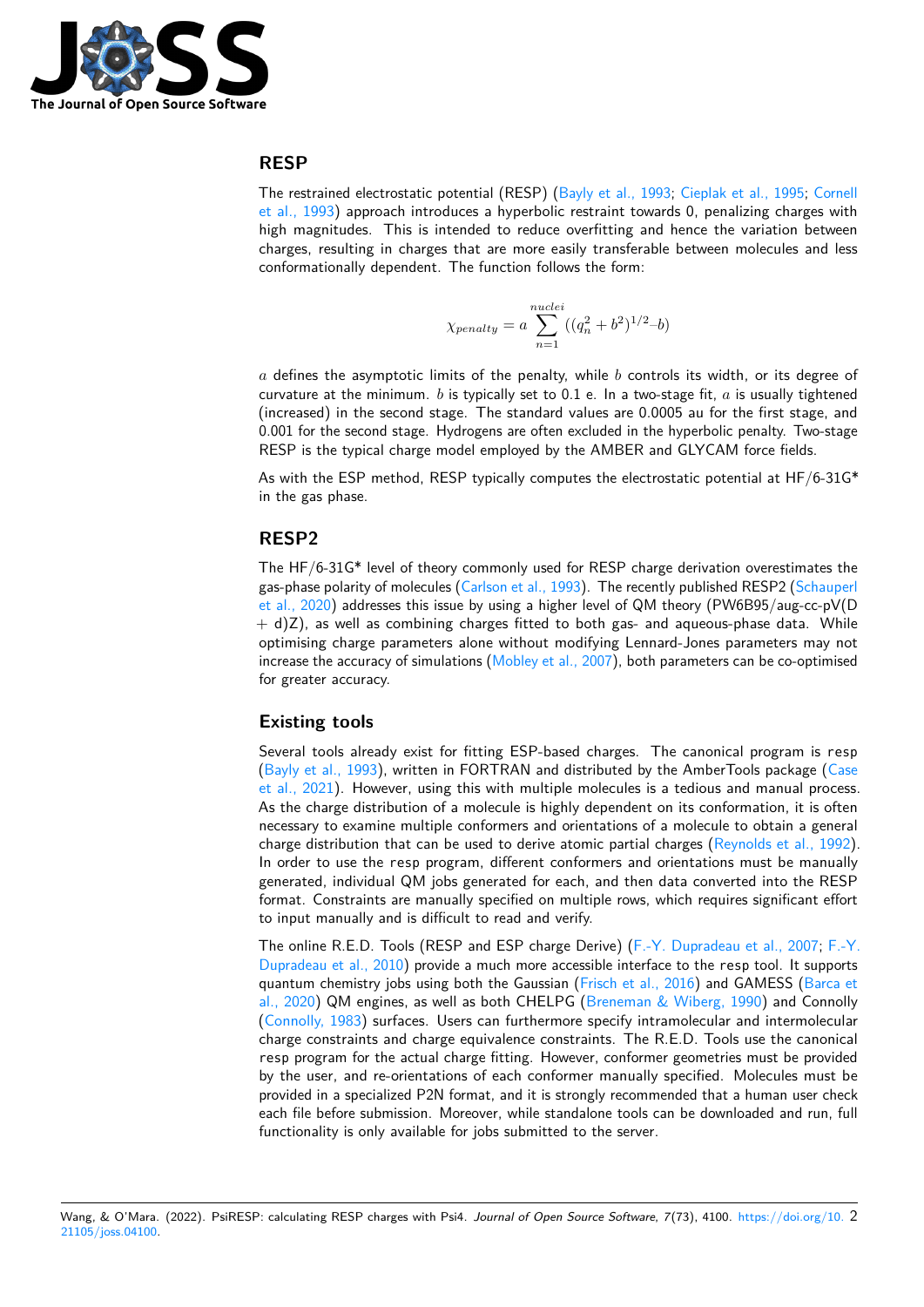

Finally, a Python RESP plugin for Psi4 also exists [\(Alenaizan et al., 2020\)](#page-3-3). Also called resp, the plugin implements the RESP scheme but does not allow for intermolecular constraints. Intermolecular constraints are necessary for parametrising the atomic partial charges of multiple molecules (e.g. connected residues in a polymer) in tandem, so this poses a significant limitation for such goals. As with the canonical resp and the R.E.D. tools, all geometries must be specified by the user.

# **Statement of Need**

PsiRESP is a Python package that can be used to calculate ESP and RESP charges, as well as the next-generation RESP2 scheme. Both intra-molecular and inter-molecular charge constraints and charge equivalence constraints are supported. Users may generate their own conformers of a molecule, or conformers can be automatically generated. Multiple orientations can also be specified or automatically generated for each conformer, to ensure a generally applicable distribution of charges. Multiple atomic radii sets are supported, including the Bondi and Merz-Singh-Kollman sets of radii.

The automated conformer generation enables computing more transferrable charges with fewer resources. Conformers are generated following the Electrostatically Least-interacting Functional groups method (ELF). Here, a pool of conformers is ranked by the electrostatic interaction between functional groups; the least-interacting conformers are selected; and then a user-specified number of final conformers is chosen from the secondary pool to maximise structural diversity (by the root mean square deviation of coordinates). This allows even a small number of conformers to cover a breadth of structural range.

Intra-molecular charge constraints, or charge constraints that only apply to one molecule, are useful for enforcing equivalent charges between symmetric groups. For example, these are used to symmetrize the charges of hydrogens around a methyl or methylene group. They also allow for computing charges for a molecule that is compatible with an existing environment. One use case is calculating the charges of a non-canonical amino acid (ncAA) in a protein where the charges of canonical residues are already known; here, it is general practice to constrain the charges on the backbone of the ncAA to equal the known charges of the backbone in other residues.

Inter-molecular charge constraints, or charge constraints that apply to multiple molecules, are particularly useful for computing the charges of multiple components of a single macromolecule. For example, a co-polymer can be comprised of multiple monomer species, A and B. In order to calculate suitable charges for each monomer, their surrounding environment (the adjacent monomers) must be taken into account. However, the same monomer may be multiple different local environments: AAA, AAB, or BAB. Without charge constraints, the charges calculated for monomer A may differ between different environments, which lowers the transferability of the charge set for creating new polymers. Inter-molecular charge constraints can be applied to constrain the charges of a particular monomer across all environments to be equivalent, ensuring that the derived charges can be used transferrably.

The ability to serialize and deserialize a job or molecule to or from JSON also enables easy transferrability between machines, as well as documentation of the parameters used to generate charges. The multiple converters to other libraries (currently supported outputs are an MDAnalysis universe [\(Gowers et al., 2016;](#page-4-10) [Michaud-Agrawal et al., 2011\)](#page-4-11) and an OpenForceField toolkit-compatible [\(Wagner et al., 2021\)](#page-5-3) RDKit [\(Landrum et al., 2020\)](#page-4-12) molecule) allow for further work, or additional options to write to different formats.

Wang, & O'Mara. (2022). PsiRESP: calculating RESP charges with Psi4. Journal of Open Source Software, 7(73), 4100. [https://doi.org/10.](https://doi.org/10.21105/joss.04100) 3 [21105/joss.04100.](https://doi.org/10.21105/joss.04100)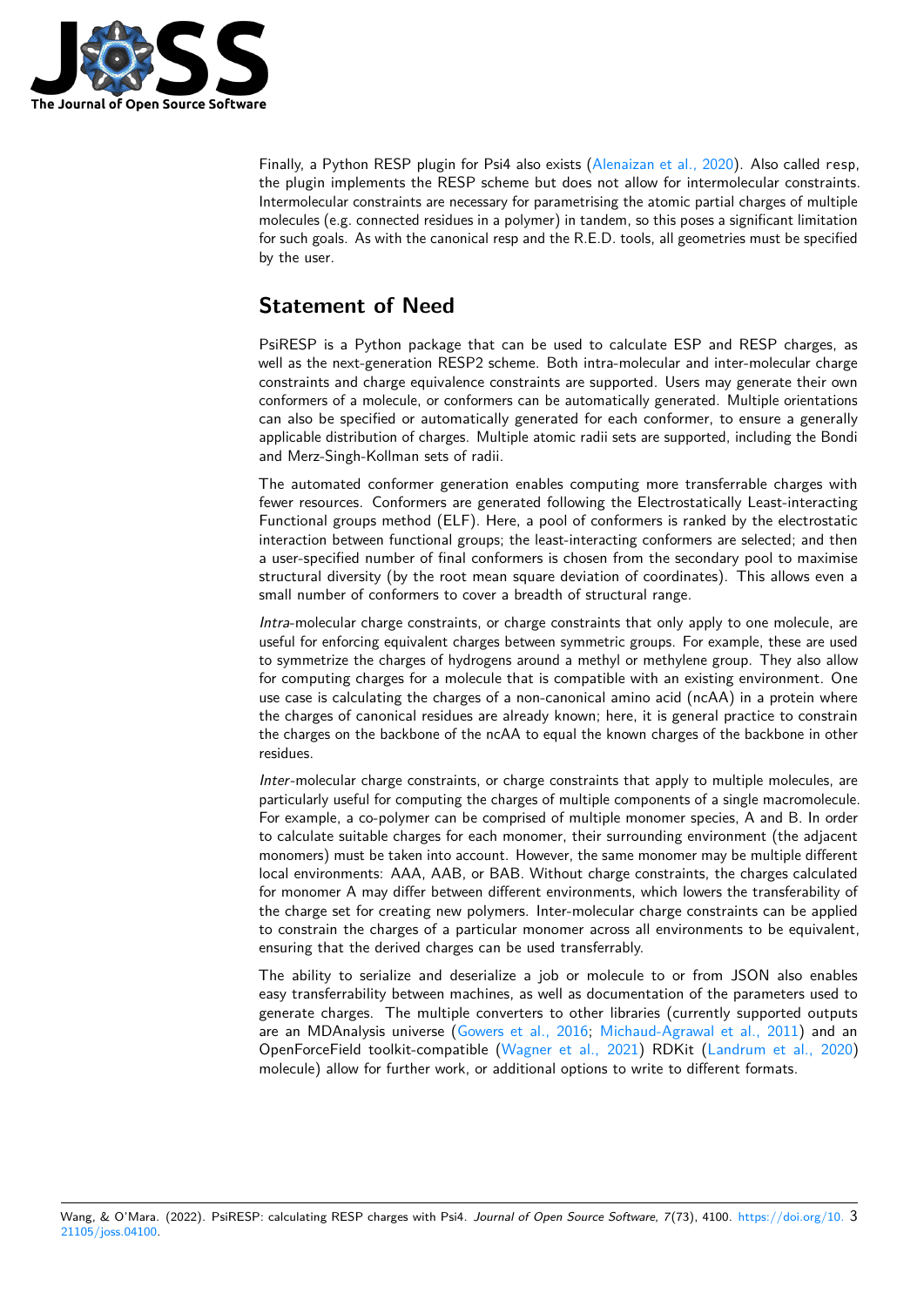

# **Functionality**

PsiRESP uses QCElemental [\(Smith, Lolinco, et al., 2021\)](#page-5-4) and RDKit to parse molecular input and output, meaning that it supports a wide array of formats, including XYZ and SMILES. A strict limitation is that elements must be given; bond connectivity must also be present, or inferrable by proximity. Conformers are embedded and generated using RDKit. Quantum chemistry calculations are run in Psi4 [\(Turney et al., 2012\)](#page-5-5).

PsiRESP can be used interactively in a single job in connection with a QCFractal [\(Smith,](#page-5-6) [Altarawy, et al., 2021\)](#page-5-6) server. Alternatively, in acknowledgement of possible limits on time or other computing resources, users can use PsiRESP in two stages: first to generate input files for Psi4 that users can run manually or in parallel job submissions, and secondly to read the data computed from each file to finish the charge calculations.

The project contains a thorough Continuous Integration test suite ensuring that charges are comparable with those derived from other similar packages and previous versions. Code is written in a modular style, allowing for easy extension of capabilities, e.g. including charges computed from electric fields in the future, or using other QM engines. Core dependencies have been kept as minimal as possible to ease installation, although users are encouraged to make use of other packages (e.g. MDAnalysis or the OpenForceField toolkit for additional I/O and functionality). PsiRESP can be installed via pip and conda. Releases follow Semantic Versioning 2.0.

# **Acknowledgements**

This work was supported by a grant from the Australian Research Council (DP180103573). This project is based on the Computational Molecular Science Python Cookiecutter version 1.2. Pre-configured models and reorientation algorithm are written to directly match results from RESP ESP charge Derive (R.E.D.) [\(F.-Y. Dupradeau et al., 2007;](#page-4-6) [F.-Y. Dupradeau et al.,](#page-4-7) [2010\)](#page-4-7). ATBRESP tries to match results from Automated Topology Builder. RESP2 tries to match results from RESP2. Some tests compare results to output from resp, the current RESP plugin for Psi4. The research was undertaken with the assistance of resources and services from the National Computational Infrastructure (NCI), which is supported by the Australian Government.

# **References**

- <span id="page-3-3"></span>Alenaizan, A., Burns, L. A., & Sherrill, C. D. (2020). Python implementation of the restrained electrostatic potential charge model. International Journal of Quantum Chemistry, 120(2), e26035. <https://doi.org/10.1002/qua.26035>
- <span id="page-3-1"></span>Barca, G. M. J., Bertoni, C., Carrington, L., Datta, D., De Silva, N., Deustua, J. E., Fedorov, D. G., Gour, J. R., Gunina, A. O., Guidez, E., Harville, T., Irle, S., Ivanic, J., Kowalski, K., Leang, S. S., Li, H., Li, W., Lutz, J. J., Magoulas, I., … Gordon, M. S. (2020). Recent developments in the general atomic and molecular electronic structure system. The Journal of Chemical Physics, 152(15), 154102. <https://doi.org/10.1063/5.0005188>
- <span id="page-3-0"></span>Bayly, C. I., Cieplak, P., Cornell, W., & Kollman, P. A. (1993). A well-behaved electrostatic potential based method using charge restraints for deriving atomic charges: The RESP model. The Journal of Physical Chemistry, 97(40), 10269–10280. [https://doi.org/10.](https://doi.org/10.1021/j100142a004) [1021/j100142a004](https://doi.org/10.1021/j100142a004)
- <span id="page-3-2"></span>Breneman, C. M., & Wiberg, K. B. (1990). Determining atom-centered monopoles from molecular electrostatic potentials. The need for high sampling density in formamide conformational analysis. Journal of Computational Chemistry, 11(3), 361–373. [https:](https://doi.org/10.1002/jcc.540110311) [//doi.org/10.1002/jcc.540110311](https://doi.org/10.1002/jcc.540110311)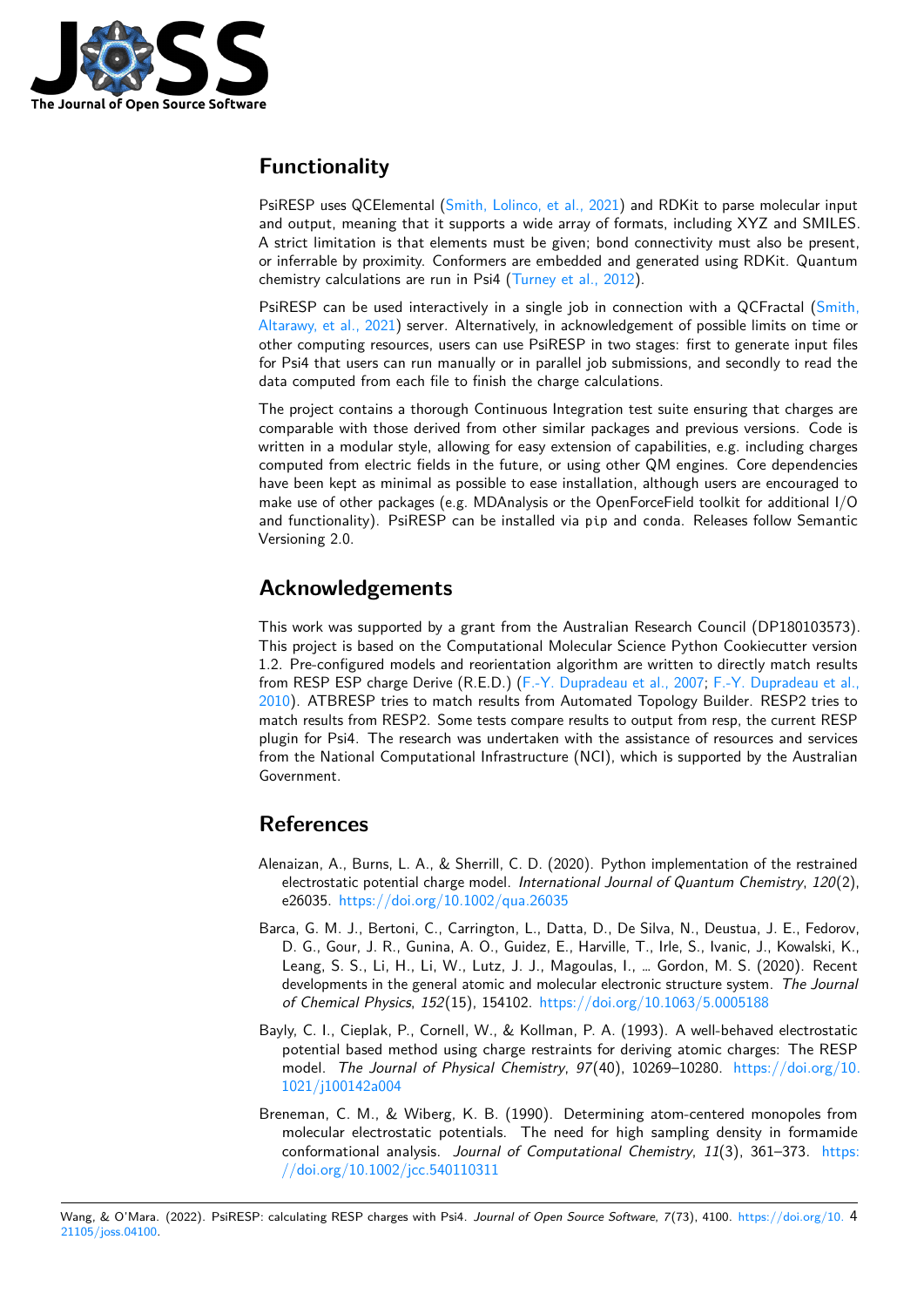

- <span id="page-4-3"></span>Carlson, H. A., Nguyen, T. B., Orozco, M., & Jorgensen, W. L. (1993). Accuracy of free energies of hydration for organic molecules from 6-31g\*-derived partial charges. Journal of Computational Chemistry, 14(10), 1240–1249. <https://doi.org/10.1002/jcc.540141013>
- <span id="page-4-5"></span>Case, D. A., Aktulga, H. M., Belfon, K., Ben-Shalom, I. Y., Brozell, S. R., Cerutti, D. S., III, T. E. C., Cisneros, G. A., Cruzeiro, V. W. D., Darden, T. A., Duke, R. E., Giambasu, G., Gilson, M. K., Gohlke, H., Goetz, A. W., Harris, R., Izadi, S., Izmailov, S. A., Jin, C., … Kollman, P. A. (2021). Amber 2021. University of California, San Francisco.
- <span id="page-4-1"></span>Cieplak, P., Cornell, W. D., Bayly, C., & Kollman, P. A. (1995). Application of the multimolecule and multiconformational RESP methodology to biopolymers: Charge derivation for DNA, RNA, and proteins. Journal of Computational Chemistry, 16(11), 1357-1377. [https:](https://doi.org/10.1002/jcc.540161106) [//doi.org/10.1002/jcc.540161106](https://doi.org/10.1002/jcc.540161106)
- <span id="page-4-9"></span>Connolly, M. L. (1983). Analytical molecular surface calculation. Journal of Applied Crystallography, 16(5), 548–558. <https://doi.org/10.1107/S0021889883010985>
- <span id="page-4-2"></span>Cornell, W. D., Cieplak, P., Bayly, C. I., & Kollman, P. A. (1993). Application of RESP charges to calculate conformational energies, hydrogen bond energies, and free energies of solvation. Journal of the American Chemical Society, 115(21), 9620–9631. [https:](https://doi.org/10.1021/ja00074a030) [//doi.org/10.1021/ja00074a030](https://doi.org/10.1021/ja00074a030)
- <span id="page-4-6"></span>Dupradeau, F.-Y., Cezard, C., Lelong, R., Stanislawiak, E., Pecher, J., Delepine, J. C., & Cieplak, P. (2007). R.E.DD.B.: A database for RESP and ESP atomic charges, and force field libraries. Nucleic Acids Research, 36(Database), D360-D367. [https:](https://doi.org/10.1093/nar/gkm887) [//doi.org/10.1093/nar/gkm887](https://doi.org/10.1093/nar/gkm887)
- <span id="page-4-7"></span>Dupradeau, F.-Y., Pigache, A., Zaffran, T., Savineau, C., Lelong, R., Grivel, N., Lelong, D., Rosanski, W., & Cieplak, P. (2010). The R.E.D. Tools: Advances in RESP and ESP charge derivation and force field library building. Physical Chemistry Chemical Physics, 12(28), 7821. <https://doi.org/10.1039/c0cp00111b>
- <span id="page-4-8"></span>Frisch, M. J., Trucks, G. W., Schlegel, H. B., Scuseria, G. E., Robb, M. A., Cheeseman, J. R., Scalmani, G., Barone, V., Petersson, G. A., Nakatsuji, H., Li, X., Caricato, M., Marenich, A. V., Bloino, J., Janesko, B. G., Gomperts, R., Mennucci, B., Hratchian, H. P., Ortiz, J. V., … Fox, D. J. (2016). Gaussian 16 Revision C.01.
- <span id="page-4-10"></span>Gowers, R. J., Linke, M., Barnoud, J., Reddy, T. J. E., Melo, M. N., Seyler, S. L., Domański, J., Dotson, D. L., Buchoux, S., Kenney, I. M., & Beckstein, O. (2016). MDAnalysis: A Python Package for the Rapid Analysis of Molecular Dynamics Simulations. Proceedings of the 15th Python in Science Conference, 98–105. <https://doi.org/10.25080/Majora-629e541a-00e>
- <span id="page-4-12"></span>Landrum, G., Tosco, P., Kelley, B., sriniker, gedeck, Ric, Vianello, R., NadineSchneider, Dalke, A., N, D., Cole, B., Kawashima, E., Turk, S., Swain, M., AlexanderSavelyev, Cosgrove, D., Vaucher, A., Wójcikowski, M., Probst, D., … Jensen, J. H. (2020). Rdkit/rdkit: 2020\_09\_1 (Q3 2020) release. Zenodo. <https://doi.org/10.5281/zenodo.4107869>
- <span id="page-4-0"></span>Malde, A. K., Zuo, L., Breeze, M., Stroet, M., Poger, D., Nair, P. C., Oostenbrink, C., & Mark, A. E. (2011). An Automated Force Field Topology Builder (ATB) and Repository: Version 1.0. Journal of Chemical Theory and Computation, 7(12), 4026–4037. [https:](https://doi.org/10.1021/ct200196m) [//doi.org/10.1021/ct200196m](https://doi.org/10.1021/ct200196m)
- <span id="page-4-11"></span>Michaud-Agrawal, N., Denning, E. J., Woolf, T. B., & Beckstein, O. (2011). MDAnalysis: A toolkit for the analysis of molecular dynamics simulations. Journal of Computational Chemistry, 32(10), 2319–2327. <https://doi.org/10.1002/jcc.21787>
- <span id="page-4-4"></span>Mobley, D. L., Dumont, É., Chodera, J. D., & Dill, K. A. (2007). Comparison of Charge Models for Fixed-Charge Force Fields: Small-Molecule Hydration Free Energies in Explicit Solvent. The Journal of Physical Chemistry B, 111(9), 2242-2254. [https://doi.org/10.](https://doi.org/10.1021/jp0667442) [1021/jp0667442](https://doi.org/10.1021/jp0667442)

Wang, & O'Mara. (2022). PsiRESP: calculating RESP charges with Psi4. Journal of Open Source Software, 7(73), 4100. [https://doi.org/10.](https://doi.org/10.21105/joss.04100) 5 [21105/joss.04100.](https://doi.org/10.21105/joss.04100)